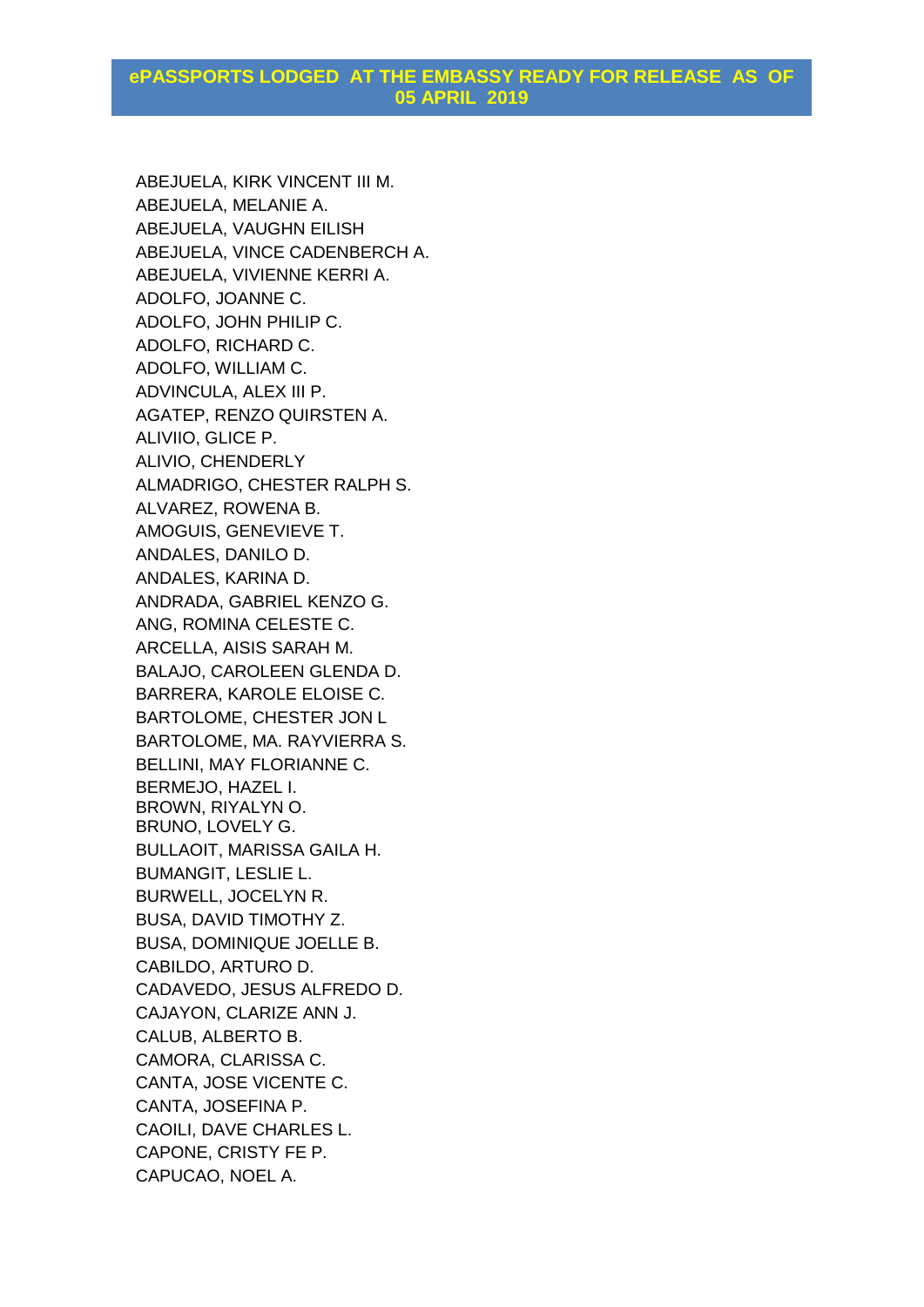## **ePASSPORTS LODGED AT THE EMBASSY READY FOR RELEASE AS OF 05 APRIL 2019**

CARBONE, LOURDES Y. CARREON, JOSE EDISON III D. CATIPAY, LYN F. CELI, MARIANNE M. CHUA, GIANNE CARLO V. CO, RACHELLE CHRISTINE CORILLA, SARAH S. COZO, ELIBETH C. COZO, MAIAN J. CRISPINO, ZARAH JANE T. CROCKFORD, TERESA P. CRUZ, DARYL A. CRUZ, KARLA MAE J. DAQUIGAN, BIGHANI F. DAQUIGAN, DIANA MAE C. DARLING, JENNIFER B. DAVID, MARA MIKAELA B. DE LUNA, RAIGIEL DG DE LUNA, RAINIEL DG DECIERDO, NELFE C. DECOLONGON, JOSE RANIE D. DELBARI, CHARLS NIER DIGAL, ARLEEEN T. DUGANG, ROBBIE JUSTINE S. DUMARAN, GEV RUSSELL G. DUMARAN, NEDI JESSA C. DUMARAN, VENICE HYACINTH C. DURAN, HOSANA B. EDWARDS VIRGINIA J. ESCUADRA, MARGARETANNE T. ESDRELON, JOYCE Z. FABELLA, GUILLERMO P. FABELLA, SHAUN WILLIAM R. FELICIANO, LEE LAUREEN JOY P. FLORES, ELLA JILL C. FORTALEZA, JANNA LEXISS P. FORTALEZA, JASON D. FORTALEZA, LEAH P. FORTALEZA, MARCUS THOMAS P. FORTALEZA, MIKEL JUSTIN P. GARCIA JESSICA JOY P. GARCIA, EIHLIONY CHLOETILLE GARCIA, MARIPEARL SJ GRAHAM, SHIRLEY L. GRIME, ANICETA T.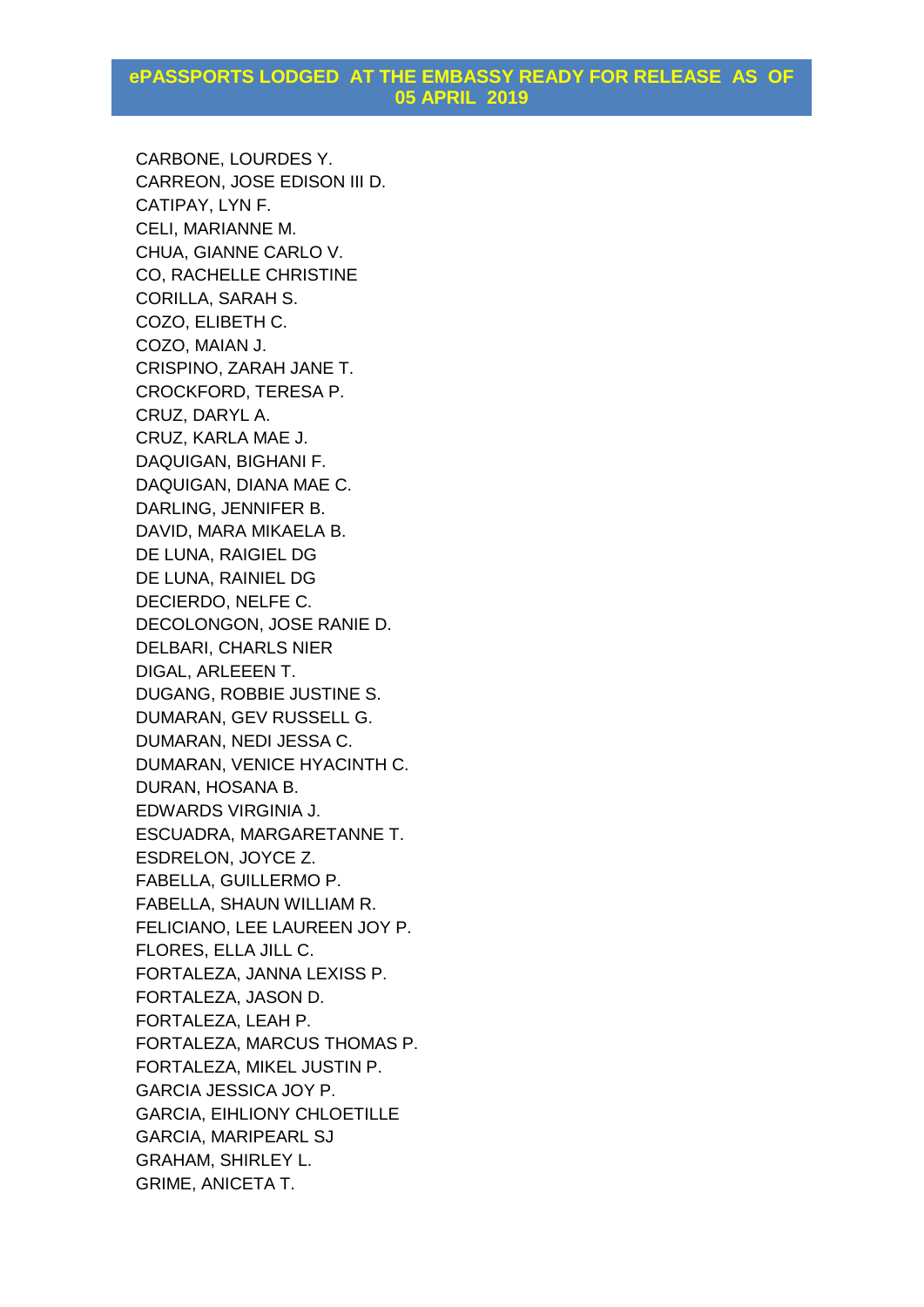## **ePASSPORTS LODGED AT THE EMBASSY READY FOR RELEASE AS OF 05 APRIL 2019**

GUEVARRA, MA. THERESA C. HASSELL, ESTRELLIETA F. HOUGHTON, COLLEEN DYM A. IDDOBA, DIALYN B. JOSE, MARICAR M. JOSE, MEGAN M. JOSE, ROMAR M. KARYDIS, STEPHANIE B. LIZARDO, KIM DUSTIN S. LIZARES, HANNIE MARIVIC A. MACEDA, LEONILA F. MADAMBA, RALPH JEFFREY P. MADAYAG, ANNETTE T. MADDEN, PINKY O. MALAHAY, ERROL TIM V. MALAHAY, MILAGROS NINFA P. MALAHAY, ZEUS ADRIAN BRANDO P. MALUNAS, BUSHANNE RIO R. MALUNAS, HILARIO JR. A. MALUNAS, MARIZ RIO R. MALUNAS, SHELOMITH RIO R. MAMBURAO, ORCHYLL U. MAMBURAO, THORNE THORSTIEN U. MAMBURAO, THRYGG THRYNNT U. MANTABOTE, CHONA U. MARGETTS, IVY JOAN O. MARTAL, SEBASTIAN DION H. MATEO, CHERRYMAY R. MATIAS, EUNIKAELA COLEEN C. MATIAS, FRANCIA G. MATIAS, M. G. MAY, ANGELINE P. MCKINLAY, MARIEVIC A. MIGUEL, PEARL ZYNE P. MILLER, CRISTINA V. MILLER, SIENNA V. MINA, ALLAN A. MINA, ALLEANA M. MINA, ANABELLE M. MINA, LUIS GABRIEL M. MIÑOZA, DANIELLE SHEARLE Q. MONTERA, RUELYN A. MONTERO, EMMA T. MUIRHEAD, CYAN MARION N. MUIRHEAD, KRISTEN ROBYN N.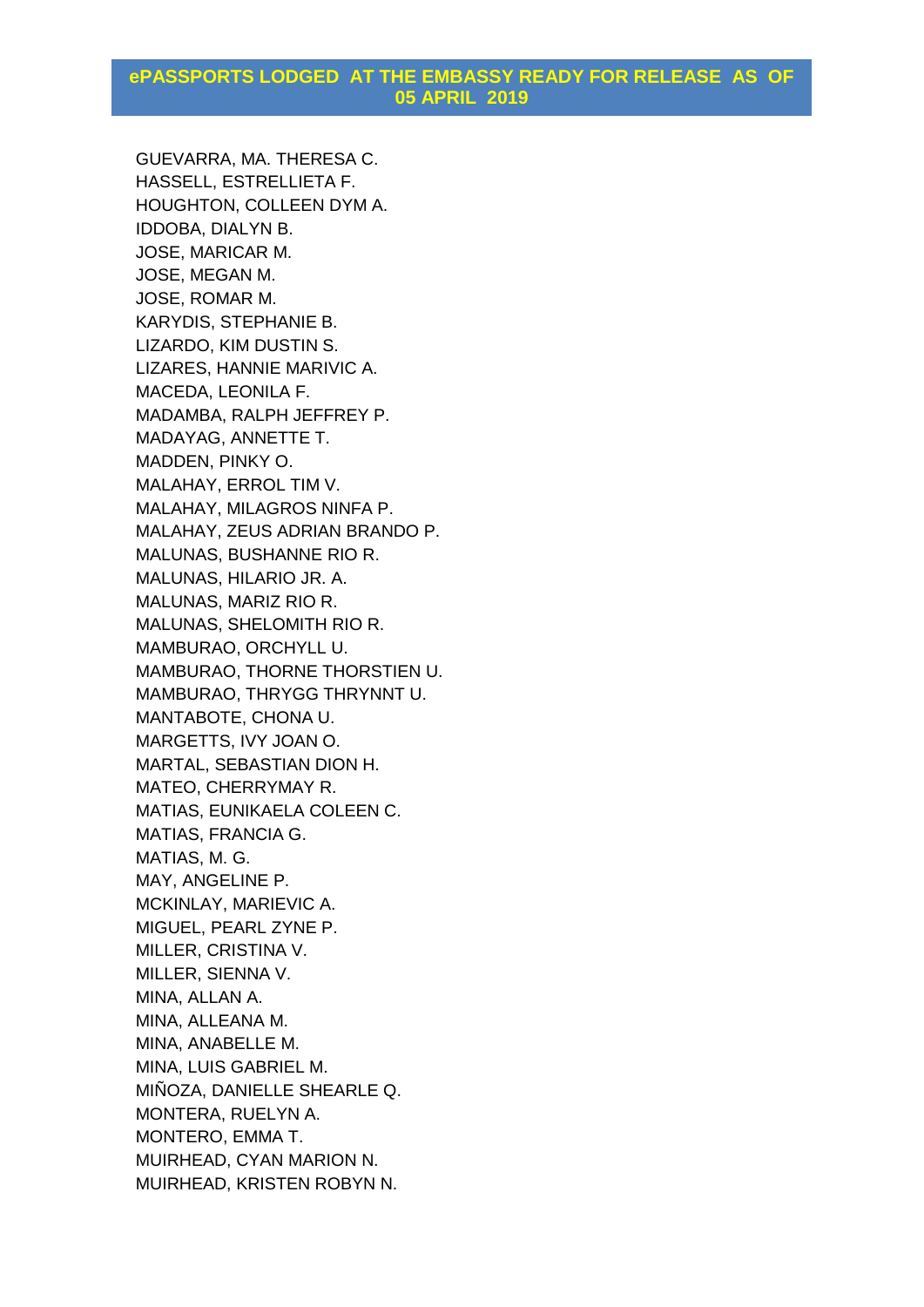MUÑOZ, JULIANA EVE D. MUÑOZ, MARIA ELVIRA D. MURCILLA, JESSIE V. MURPHY, FERRY ROSE V. NISPEROS, KREESTA REI D. NOBLE, FERDINAND S. OBRERO, RAY ANTHONY M. ODA, HARLEM M. ONG, MARC ZANJO L. ONG, RIZZA MAR L. OYANGOREN, ERNEST JOHN L. OZINEL, ETHEL C. PAIMALAN, LOUIE BRYAN G. PALOMO, GLORIE JANE B. PALOMO, LOUCHI VENICE B. PALOMO, XIANNE VERNIECE B. PAMUSPUSAN, MACY JOY V. PAREDES, CHIT JANSSEN A. PAREDES, ZENAIDA F. PIGA, MARGIE PILAR, BABY JANE S. POLIRAN, ANGIE L. PORTOLES, MICHELLE V. QUIAMBAO, LUCAS MATEO P. QUIAMBAO, MARIBEL P. QUINIA, SIDNEY M. RAMOS, FELICITAS V. RAMOS-FABELLA, JOAN V. REBULTAN, EXCELENE GEN ROMBO, MARIA CLEOFE O. SADURAL, MARY ANN A. SAGUN, SEDNEY D. SALANGUIT, SHEIRIE T. SALCEDO, JEF YUNAKITE C. SANCHEZ, JOSE LUIGI H. SANIANO, MARILYN N. SANTOS, AALIYAH RHOQUIN O. SANTOS, CHARLES KARLO O. SANTOS, DANIEL JR. T. SANTOS, MANNIX L. SANTOS, MARIA BERNADETTE G. SANTOS, MICHAEL R. SAVIS, LESLIE P. SECUYA, HONEY GRACE M. SORIANO, JOSE ANTHONY D.